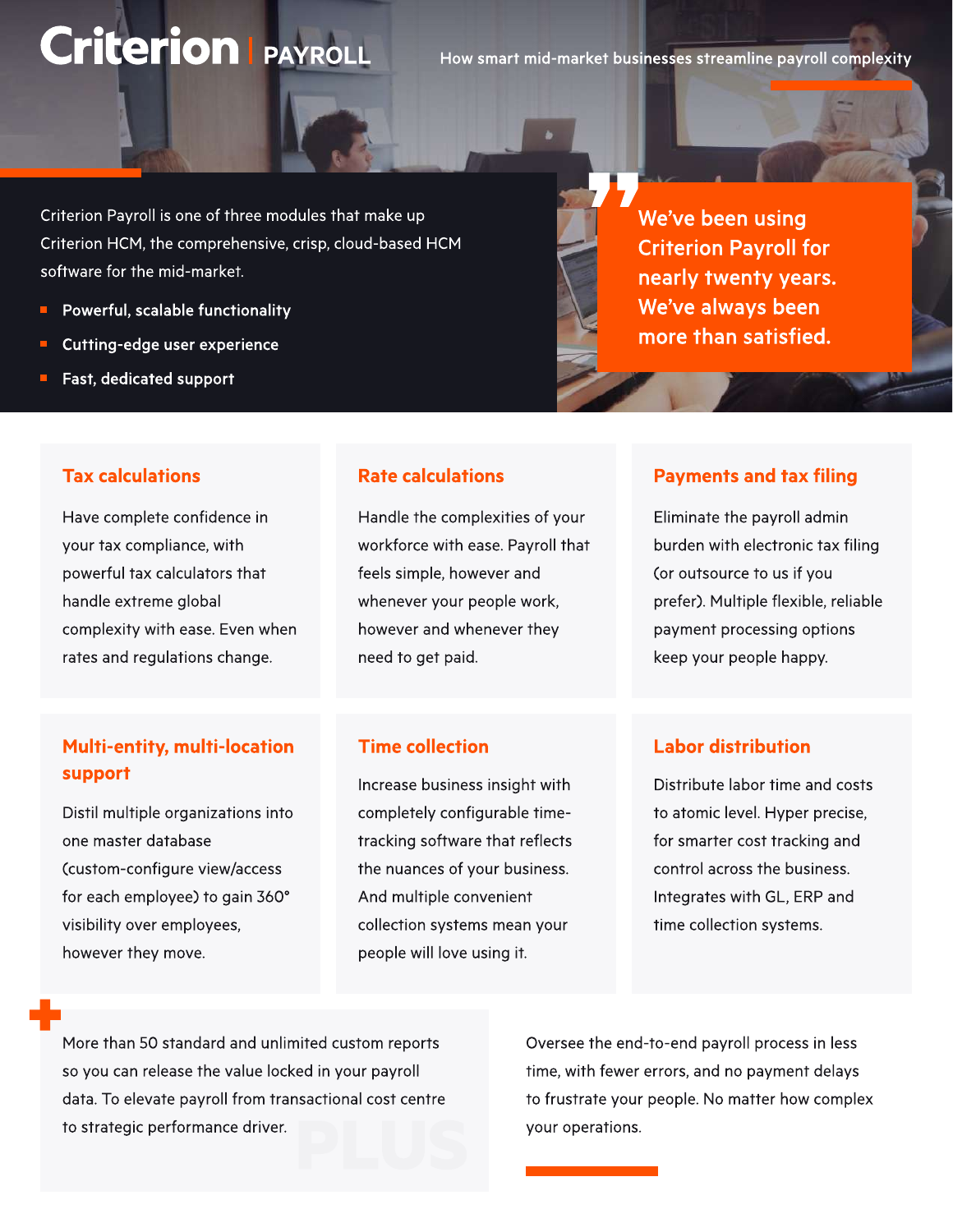

#### Tax calculations

Trust you're tax compliant for every employee, every payroll

- Auto-calculate tax from geocodes zero downtime even when waiting on exemptions
- Define unlimited incomes and deductions, with hyper-granular tax configuration
- Stay abreast of complex tax changes with auto rate updates for US, UK and Canada
- **Make global payroll simple with easy configuration** for every country worldwide
- Override taxes at employee or company level for fast flexible payroll

#### Rate calculations

Make sure your people get paid right, on-time, every time

- Simplify complex overtime with flexible calculations and multiple rules per location
- Calculate salaries, shift rate, piece rate or job rates, for fair, fast, compliant payment
- Ensure hassle-free, error-free compliance with all union rates and fringe benefits
- **Manage compensatory time/time in-lieu easily,** configurable to employee level
- $\blacksquare$ Define income rates as you need with manual override by individual or group

#### Payments and tax filing

#### Eliminate the payroll admin burden with easy filing and processing

- Electronically file all federal, state/province and local payroll taxes
- $\blacksquare$  Or avoid the bureaucracy and outsource to us all US jurisdictions supported
- **File standard reports like 941, 940, W-2 and T4** direct from one dashboard
- Keep employees happy with reliable payment by check, card or direct deposit (ACH)

#### Multi-entity, multi-location support

Create a single source of truth, however fragmented your business

- **Consolidate multiple organizations in one** database to create a single source of truth
- **Accommodate employees moving between** organizations with no extra admin
- Automate cross-state/province reciprocity calculations to save an admin headache
- Calculate complex overtime easily for employees who work across regions
- Get big picture or deep-dive insight with reports combining or splitting organizations